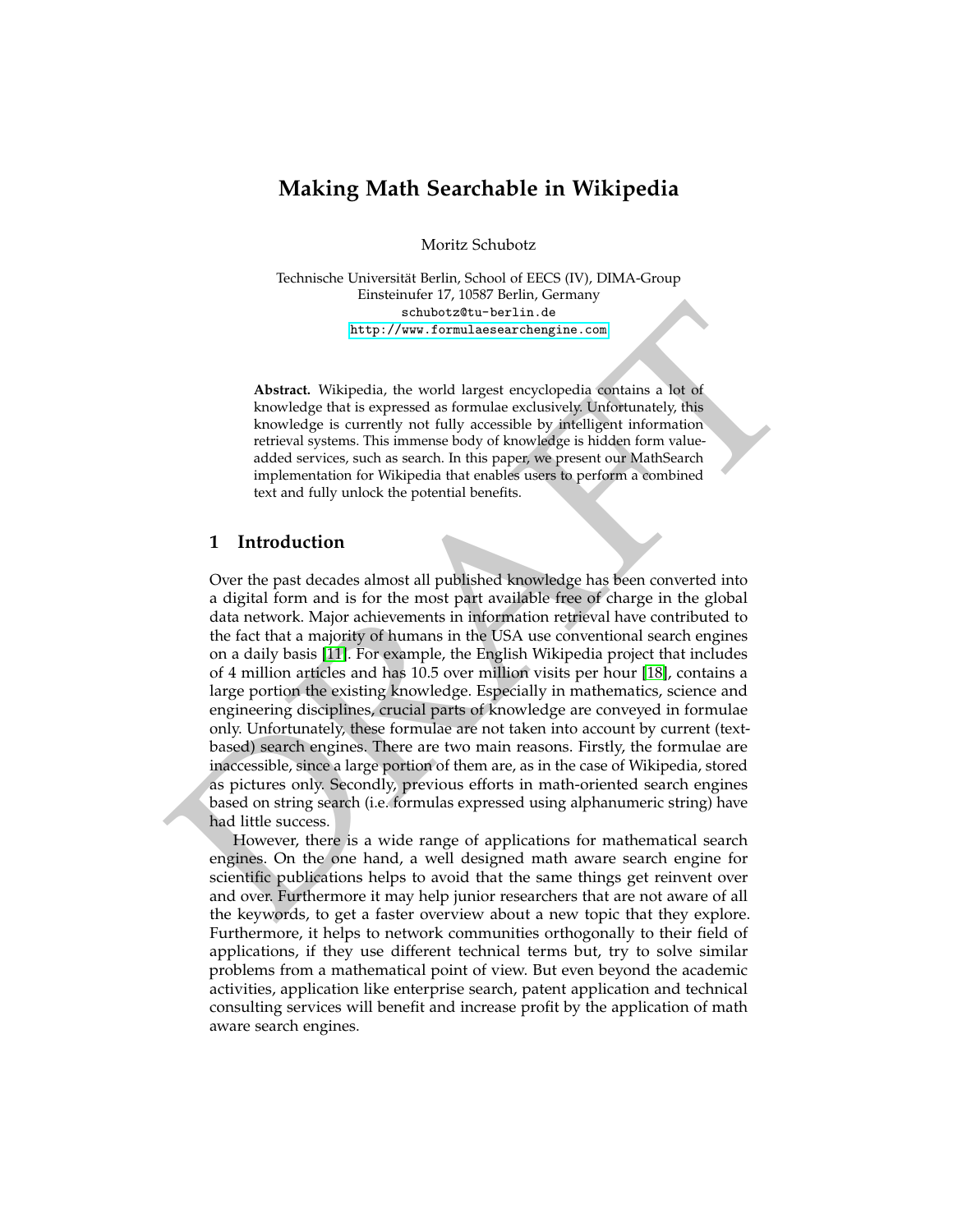2 Moritz Schubotz

In this paper, we demonstrate the power of a combined text and formula search suitable for Wikipedia. Next, we treat the conversion and indexing of formula section and then present our combined text and formula search interface in the subsequent section.

# **2 Math Parsing in Mediawiki**



<span id="page-1-0"></span>Figure 1. An overview of the L<sup>AT</sup>EX rendering process in the current version of MediaWiki (top) and the proposed new method (bottom). The clock symbol denotes that the rendering process takes about a second per formula on a typical desktop computer. The computer icon denotes that the LaTeXML rendering process of may be processed on another server.

Today, the Wikimedia Foundation, as well as the majority of content providers that provide mathematical formulae, use images to display their mathematical content. On the one hand this is a very robust solution, but on the other hand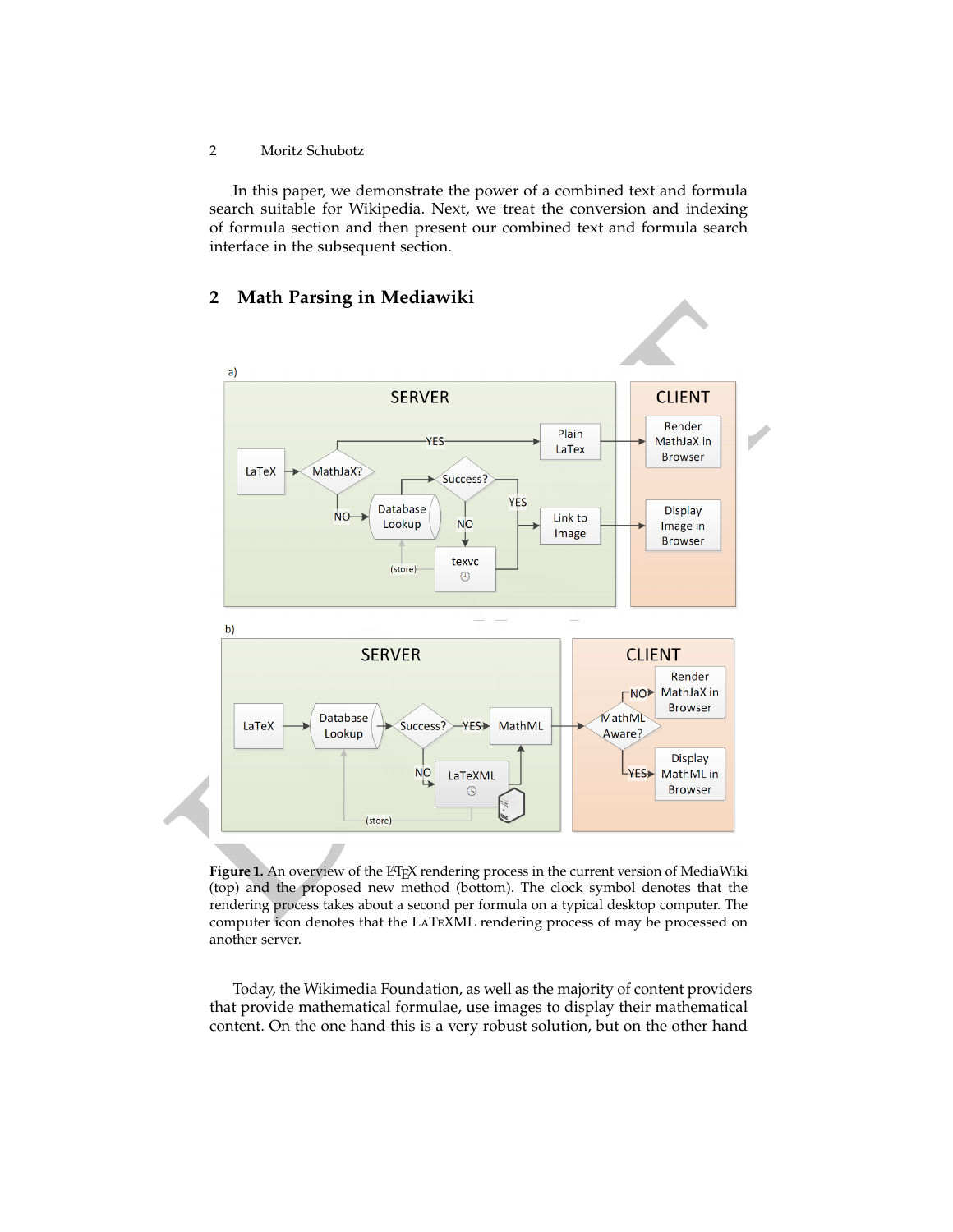it is has serious disadvantages [\[5\]](#page-5-1). Information retrieval is challenging using images alone. To overcome these shortcomings MATHML (the Mathematical Markup Language) was developed to create mathematical notations suitable for websites [\[8,](#page-5-2)[17\]](#page-6-1). However, neither content providers, nor web browser developers incorporated this standard in an adequate manner. In fact, there are many browsers in use today that do not support MathML. As a consequence, the American Mathematical Society, the American Institute of Physics, Elsevier, IEEE and many other important players in this community support the MathJax project [1] initiated in 2009. The MathJax JavaScript library converts both the plain LAT<sub>E</sub>X-source and MATHML to a format that may be displayed on almost any device and browser. This is a major advantage, since it enables content providers to refrain from using the deprecated images.

From an information retrieval and math search point-of-view MATHML is better than LAT<sub>E</sub>X-source, since it can be processed without compilation. On the other hand MathML was not designed to be written by humans. Thus, a content provider who decides to use MathML will need to convert the standard LATEX-input to MATHML. In particular, for mathematical search it is highly recommended to use a converter that produces meaningful Content- $M$ ATHML<sup>1</sup> as well as correct Presentation-MATHML<sup>2</sup>.

Today, Wikipedia uses the texvc [15] renderer to convert all the LATEX formulae to images<sup>3</sup>. A current trend among the MediaWiki [16] software development crowd is to bypass LATEX-rendering on the server side and to use MathJaX to convert the LATEX-source instead (see figure 1-a). Unfortunately, this leads to a slow page loads since all the LAT<sub>E</sub>X formulae have to be compiled by the client side and information concerning mathematical search or information extraction is unavailable on the server side.

In American Mathematical society, the American institute of Physics, Elsever, Hights, project [1] initiated in 2009. The Mathyl spy port file Mathyl spy project (1) initiated in 2009. The Mathyl spy book the plain [D](#page-2-3)ipX-so Thus, we have changed the way mathematical formulae are processed by MediaWiki as follows (see figure 1-b). The texvc renderer that was installed on the local MediaWiki server has been replaced by an http-interface to one or more<sup>4</sup> LaTeXML-daemons [2,7] that might be installed on remote servers. These LATEXML-daemons convert the LHFX formula to MATHML that is stored in the central database and delivered to the client. On the client side MathJax might be used, if the client browser is not capable of displaying MATHML out of the box. The source-code of our implementation is publically available in the LaTeXML branch of the MediaWiki source repository. Detailed instructions on the installation may be found at http://www.formulaeearchengine.com.

<span id="page-2-0"></span><sup>1</sup> Content-MathML is a semantic representation of the operation contained in the formula.

<span id="page-2-1"></span> $^2$  Presentation-MATHML is the visual representation of the formula that is displayed by the browser.

<span id="page-2-2"></span> $3$  There were some approaches that use texvc to produce MATHML as well, but due to the missing capabilities in browsers to display MathML, this attempt was not followed up a matter.

<span id="page-2-3"></span><sup>&</sup>lt;sup>4</sup> A basic load balancer has been integrated.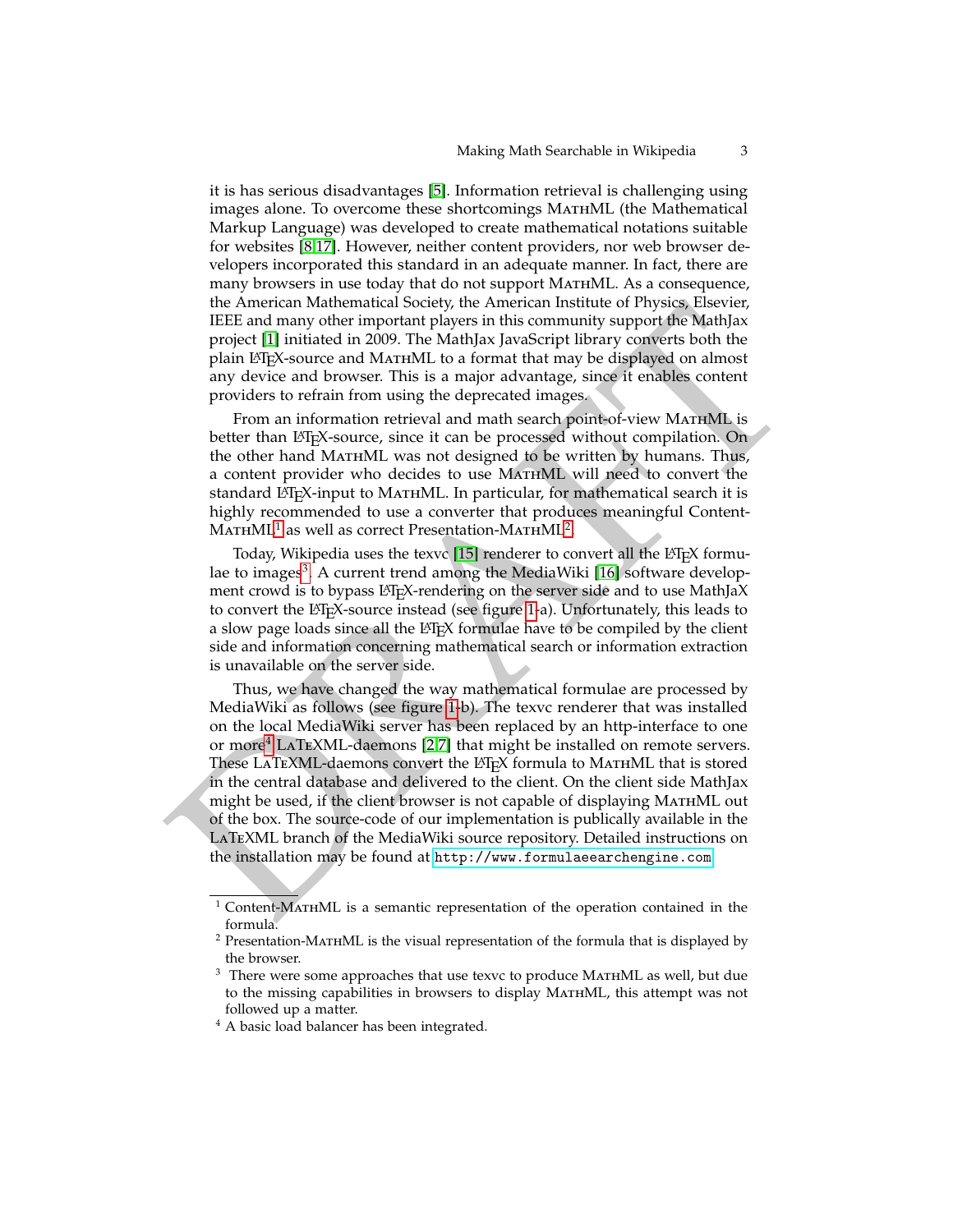#### 4 Moritz Schubotz

In contrast to the other LATEX to MATHML converters that provide correct presentation-MathML, LaTeXML provides content-MathML. This content information becomes valuable if one wants to search for formulae[\[14\]](#page-5-8).

## **3 Combining Math Expressions and Text**



<span id="page-3-0"></span>**Figure 2.** Illustration of the system architecture corresponding to the MathSearch plug-in for MediaWiki platform. Users specify a search query that consists of a text-query (e.g, Gröbner) and a math query (e.g  $a?x^2 + b?y^2 + ?z$ ) in a L<sup>a</sup>TEX-fashion that might involve place-holder (e.g,  $\langle x, \langle z, \rangle, z \rangle$ ). After the evaluation of the queries by the MathWebSearch Daemon and the Lucene Fulltext search respectively an intersection of the results is performed. All pages that match the text (An article that is about "Stable Normal Forms for Polynomial System Solving") are listed, conditioned on whether at least one formula matched the math query is result?(in this case, equation 16:  $p_1 = \alpha x_1^2 + bx_2^2 + \epsilon_1 x_1 y_1$ ). The matching formula is then displayed as subitem of the text result preview.

In order to benefit from the knowledge conveyed in the formulae a specialized formula index is needed. The logical first step would be to apply well known techniques from text search. This attempt was chosen for example by [9,10]. Due to the fact that there are many degrees of freedom in the notation of the formula (e.g., choice of the variables, order of terms, . . . ) there are a couple of associated problems in practice. In Misutka and Galambos [10] treat these problems by applying seven unification rules. However, this does not treat the root cause of the problem.

More promising is the approach by Michael Kohlhase's group. They have come up with a scalable [\[3\]](#page-5-11) search index for mathematical formula called MathWebSearch [\[4\]](#page-5-12). MathWebSearch indexes the content representation of the target formulae in a unified format, so that the degrees of freedom in the notation have been eliminated. Although MathWebSearch meets these major user requirements in mathematical search, it leads to a large number of results that are not relevant to user queries. Therefore we have come up with a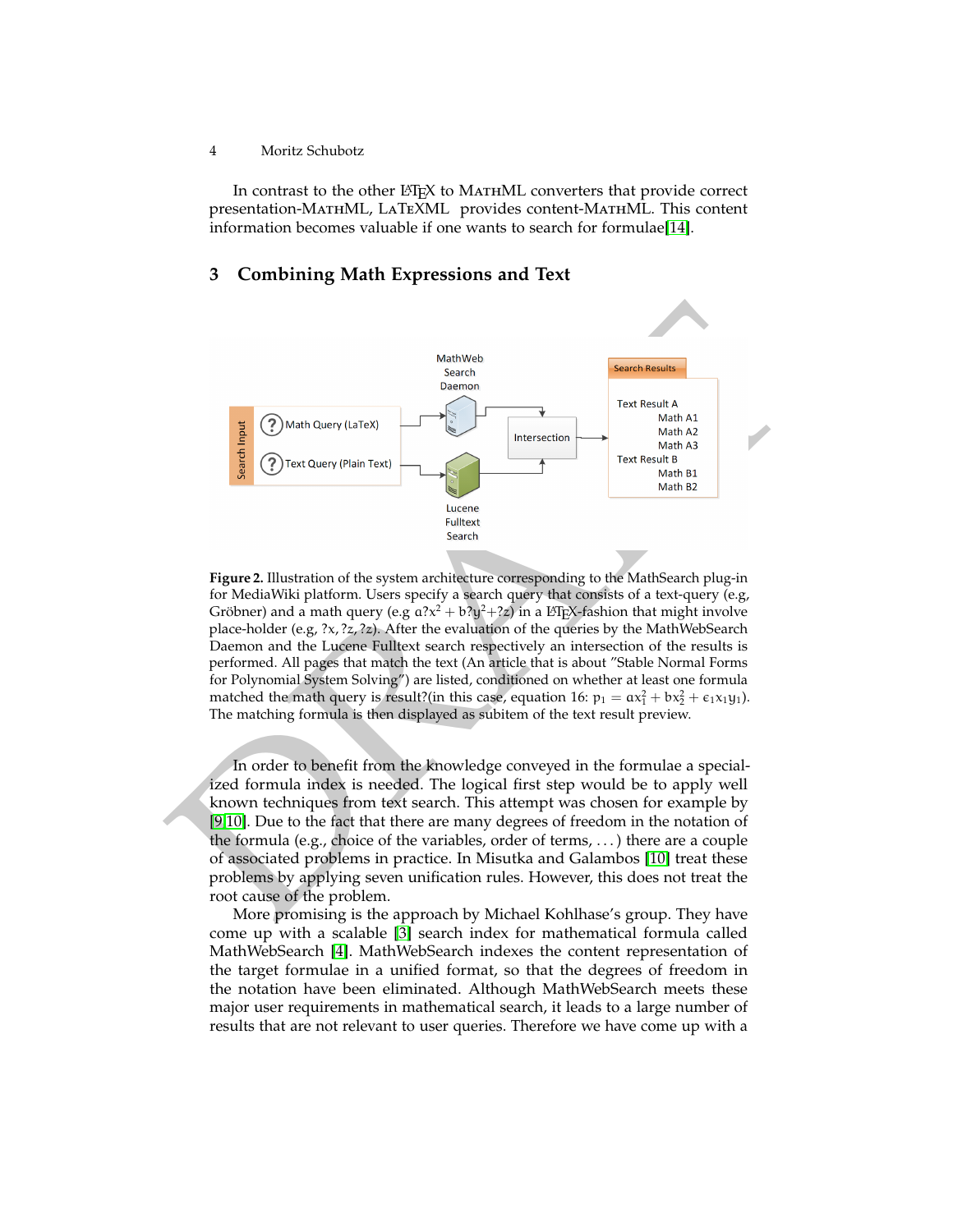relatively naive but striking idea. We combine the MathWebSearch unification based mathematical search engine with a traditional full text search engine, that provides good precision and reduces the number of irrelevant results dramatically.

expansion *Mathisearch* II-12 Intat combines lext and formula search as equality<br>of the choice of the distribution of the theoretic mode from the following way. The reststing MathiWebsearch engine function<br>from the differ Making use of the LaTeXMLversion of MediaWiki that contains formulae in content-MathML-format, we build the open source MediaWiki site search expansion *MathSearch* [\[12\]](#page-5-13) that combines text and formula search (see Figure [2\)](#page-3-0) in the following way. The existing MathWebSearch engine (that has no frontend) is combined with the text search engine Lucene [6]. We designed a simple front-end with two input fields. In one filed the user can specify a query for the mathematical content and the other optional field is reserved for the textual query. Both queries are then processed by the corresponding search engine then. After that the search results are grouped by text search result and the corresponding mathematical search results are classified as sub-items of the text results. A detailed description about the technical details and a demo may be found at http://www.formulasearchengine.com.

#### **4 Experimental evaluation**

Our combined MathSearch solution was demonstrated at the MIR happening at CICM 2012. At this event our system competed with WebMIaS [13], that is based on canonicalized presentation MATHML, math trees and similarity search. The implementation of WebMIaS is based on Lucene. For math Indexing a specialized weighting function is used. At the MIR happening real human mathematicians post questions to the competitors in real time that have to submit the questions to their systems manually.

As a data basis both systems have got 10'000 documents extracted from the ArXiv corpus two days in advance. Whereas WebMIaS hosted the documents on a remote server, we converted the documents to the Wiki mark-up and demonstrated our MathSearch solution on a virtual machine hosted on a standard laptop.

One of the tasks was to find

$$
B_{p+n} = B_n + B_{n+1} \text{ mod } p \text{ for all } n = 0, 1, 2, ...
$$

for the query  $B_{p+n}$  both search engines came up with the correct result ranked at first position. WebMiaS found 455 additional results whereas our system just found one, since the search query didn't specify to use  $\alpha$ -conversions.

For the combined text and math query Gröbner,  $a?x^2 + b?y^2 + ?z$  (see figure 2) our system came up with the expected solution. A detailed report from the MIR-happening by Professor J.H. Davenport will follow.

#### **5 Conclusion**

In this paper, we demonstrated how one can make use of the knowledge contained in the mathematical formulae by using a combined text and formula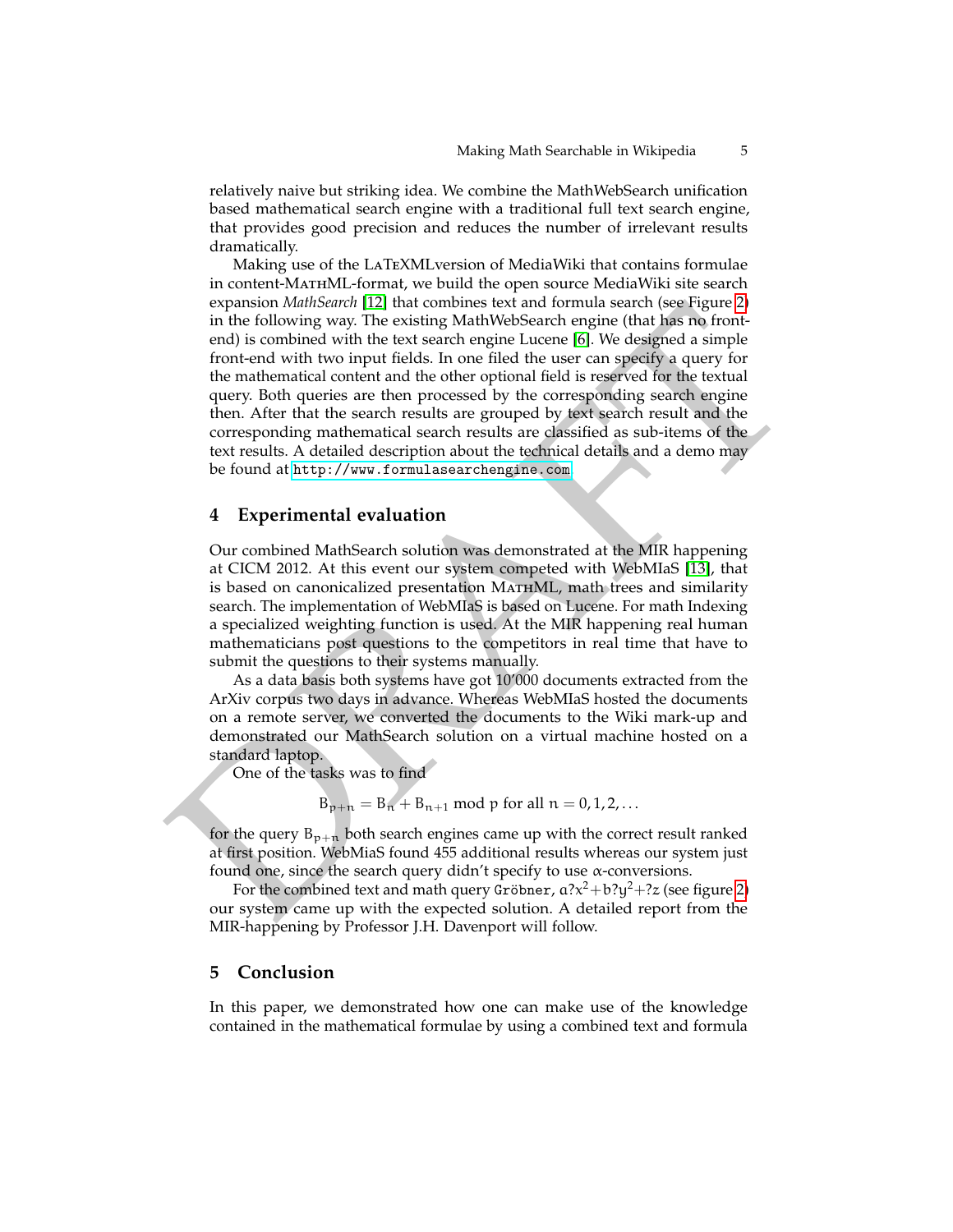6 Moritz Schubotz

search interface. Furthermore, we showcased how content providers can publish their mathematical content in a modern and efficient way. In the near future, we are going to apply advanced text mining methods to retrieve additional information about the symbols used in the formula and to resolve ambiguities.

*Acknowledgments* Thanks to Deyan Ginev, Michael Kohlhase and Corneliu Prodescu for the fruitful discussions and Juan Soto for editing this paper.

### **References**

- <span id="page-5-3"></span>1. Davide Cervone, *Math Jax: A Platform for Mathematics on the Web*, NOTICES OF THE AMS **59** (2012), no. 2, 312–316.
- <span id="page-5-6"></span>2. Deyan Ginev and Heinrich Stamerjohanns, *The LATEXML daemon: Editable math on the collaborative web*, Intelligent Computer . . . (2011), 292–294.
- <span id="page-5-11"></span>3. Michael Kohlhase and Corneliu C Prodescu, *Scaling an Open Formula Search Engine*, Challenge (2012), 1–15.
- <span id="page-5-12"></span>4. Michael Kohlhase and Ioan Sucan, *A Search Engine for Mathematical Formulae*, Proceedings of Artificial Intelligence and Symbolic Computation, AISC'2006 (Tetsuo Ida, Jacques Calmet, and Dongming Wang, eds.), LNAI, no. 4120, Springer Verlag, 2006, pp. 241–253.
- <span id="page-5-1"></span>5. Massimo Marchiori, *The Mathematical Semantic Web*, Mathematical Knowledge Management, MKM'03 (Andrea Asperti, Bruno Buchberger, and James Harold Davenport, eds.), LNCS, no. 2594, Springer Verlag, 2003.
- <span id="page-5-14"></span>6. Michael Mccandless, Erik Hatcher, and Otis Gospodnetic, *Lucene in Action, Second Edition*, vol. 54, Manning, 2009.
- <span id="page-5-7"></span>7. Bruce Miller, LaTeXML: A *EIFX to XML Converter*, Web Manual at http://dlmf.nist. gov/LaTeXML/.
- <span id="page-5-2"></span>8. Robert Miner, *The Importance of MathML to Communication*, Notices of the AMS **52** (2005), no. 5.
- <span id="page-5-9"></span>9. J Misutka and L Galambos, *System description: EgoMath2 as a tool for mathematical searching on wikipedia. org*, Intelligent Computer Mathematics (2011), 307–309.
- <span id="page-5-10"></span>10. J Mišutka and L Galamboš, Extending full text search engine for mathematical content, Towards Digital Mathematics Library (2008).
- <span id="page-5-0"></span>11. K Purcell, J Brenner, and L Rainie, *Search engine use 2012*, Search (2012).
- <span id="page-5-15"></span><span id="page-5-13"></span><span id="page-5-8"></span><span id="page-5-5"></span><span id="page-5-4"></span>12. Moritz Schubotz, *Extension:MathSearch - MediaWiki*, http://www.mediawiki.org/ wiki/Extension:MathSearch, 2012.
- Prodescu for the fruitful discussions and Juan Solo for editing this paper.<br>
References<br>
1. [D](http://www.mediawiki.org/wiki/Extension:MathSearch)avide Cervone, *Math Jax: A Platform for Mathematics on the Web*, NOTICES OF THE<br>
2. Dayan Cline and Heinrich Stane<br>eiphanns, *T* 13. Petr Sojka and Martin Líška, Indexing and Searching Mathematics in Digital Libraries – *Architecture, Design and Scalability Issues*, Intelligent Computer Mathematics Lecture Notes in Computer Science (Berlin, Heidelberg) (James H. Davenport, William M. Farmer, Josef Urban, and Florian Rabe, eds.), Lecture Notes in Computer Science, vol. 6824, Springer Berlin Heidelberg, 2011, pp. 228—-243 (eng).
	- 14. Heinrich Stamerjohanns, Deyan Ginev, Catalin David, Dimitar Misev, Vladimir Zamdzhiev, and Michael Kohlhase, *MathML-aware article conversion from ETEX*, *A comparison study*, Towards Digital Mathematics Library, DML 2009 workshop (Petr Sojka, ed.), Masaryk University, Brno, 2009, pp. 109–120.
	- 15. T. Wegrzanowsk, *Texvc: TEX Validator and Converter*, [http://en.wikipedia.org/](http://en.wikipedia.org/wiki/Texvc) [wiki/Texvc](http://en.wikipedia.org/wiki/Texvc).
	- 16. Wikimedia Foundation, *MediaWiki*, <http://www.mediawiki.org/wiki/MediaWiki>.